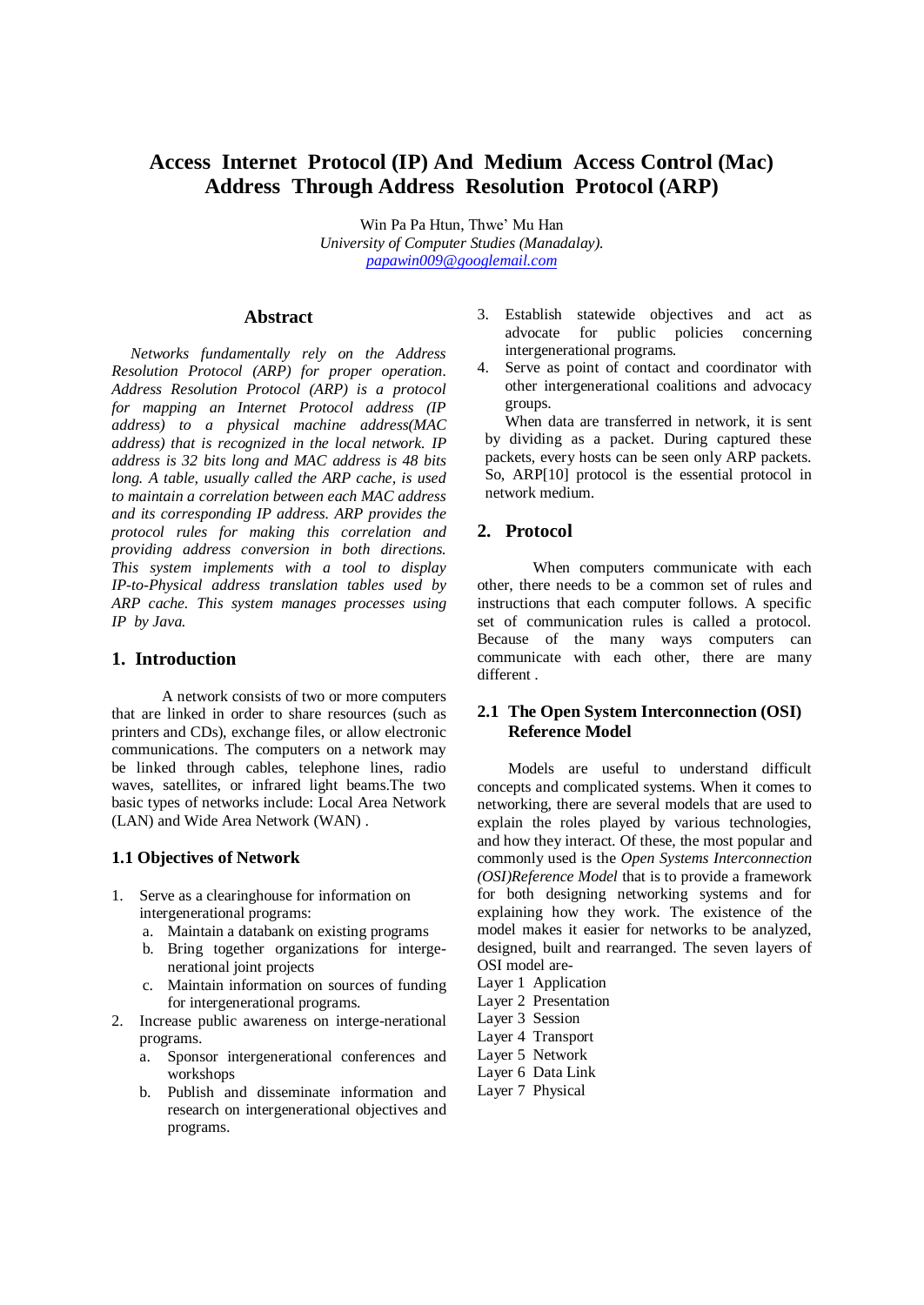

Figure 1: The seven layers of OSI

The Address Resolution Protocol (ARP)[9] is the glue that holds together the network and link layers of the IP protocol stack. The primary function of ARP is to map IP addresses onto hosts hardware addresses within a local area network. As such, its correctness is essential to proper functioning of the network. However, like other protocols within IP, ARP is subject to a range of serious and continuing security.

# **3. Related Work**

Several attempts have been made to address the above security issues through methods external to the ARP protocol. For example, it has been proposed that hosts can statically configure ARP tables [9]. Of course, this would incur a huge administrative overhead and is largely intractable for dynamic environments. Conversely, the port security, features available in recent switches restrict the use of physical ports to configured MAC addresses. This approach only prevents certain kinds of MAC hijacking, but does nothing to prevent MITM attacks. Hence, it is only a partial (and in many ways limited) solution.

Another solution is to monitor the ARP poisoning problem, by extending the current ARP protocol implementation. Instead of the traditional stateless ARP cache, use a state ARP cache in order to manage and secure the ARP cache. Also use a novel approach by monitoring responding time which is different between normal and malicious ARP reply. This method records ARP cache that may be malicious ARP reply, using the records we discover the attackers whose responding time is abnormal comparing with other responding time.

And there are many uses of ARP protocol. So ARP protocol is the basic essential protocol.

# **4. Address Resolution Protocol(ARP)**

Sending IP packets on a network requires mapping from an IP address to a MAC address (the physical or hardware address).ARP dynamically binds the IP address (the logical address) to the correct MAC address. Before IP unicast packets can be sent, [8]ARP discovers the MAC address used by the Ethernet interface where the IP address is configured.Hosts that use ARP maintain a cache of discovered Internet-to-Ethernet address mappings to minimize the number of ARP broadcast messages. To keep the cache from growing too large, an entry is removed if it is not used within a certain period of time. Before sending a packet, the host looks in its cache for Internet-to-Ethernet address mapping. If the mapping is not found, the host sends an ARP request.



## **ARP REQUEST MESSAGE**

- Destination contains broadcast MAC address ff.ff.ff.ff.ff.ff.
- Source contains initiating system's MAC address and IP address.

#### **ARP REPLY MESSAGE**

- Destination contains requestor's MAC address and IP address
- Source contains replying system's MAC address and IP address

#### **ARP MESSAGE FORMAT**

\* ARP packets provide mapping between hardware layer and internet protocol(IP) layer addresses.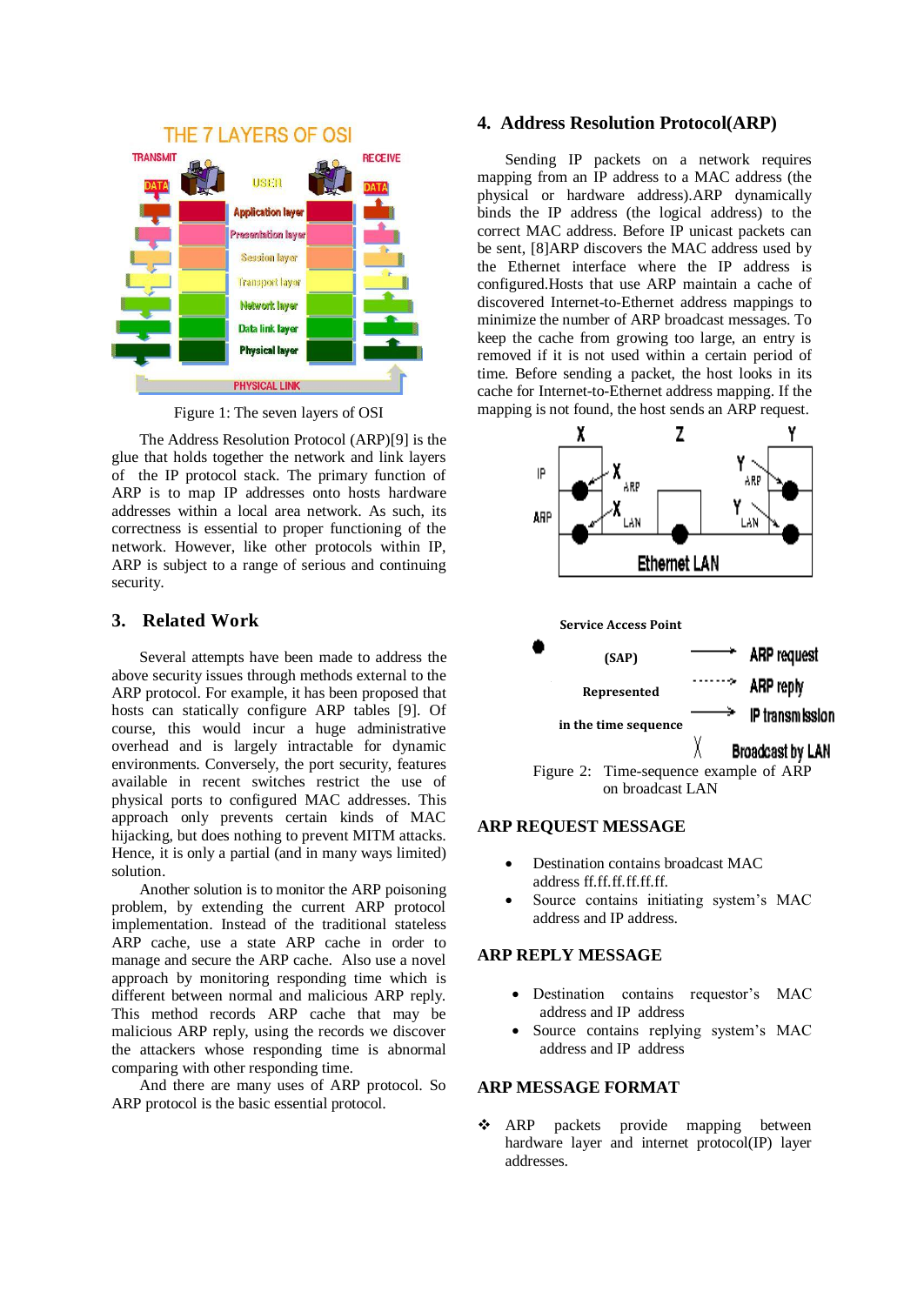- $\div$  20 bytes of ethernet/IP address data
	- 8 bytes of ARP data
	- $\geq$  28 byte header for IPv4 ethernet network
- $\div$  6 ARP messages
	- $\triangleright$  ARP request and reply
	- $\triangleright$  ARP reverse request and reply
	- $\triangleright$  ARP inverse request and reply

### **4.1 Internet Protocol (IP)**

Internet Protocol is a unique ID which distinguishes one computer from all the others in the world when connected to the Internet. The IP is a series of numbers which is called IP address.

# **4.2 Media Access Control**

The MAC (Media Access Control) address is computer's unique hardware number. When connected to the Internet from computer (or [host](http://searchcio-midmarket.techtarget.com/sDefinition/0,,sid183_gci212254,00.html) as the Internet protocol thinks of it), reply a correspondence table relates [IP address](http://searchwindevelopment.techtarget.com/sDefinition/0,,sid8_gci212381,00.html) to computer's physical (MAC) address on the LAN.



Figure 3: Hosts Broadcasts for another Hosts MAC address

## **4.3 Nodes, Hosts and Routers**

- A **node** is a physical entity connected to the network, which implements the protocol specified with it .
- A **router** is a node that performs some forwarding function on the data carriers.
- A **host** is a node that can only operate as end-point of a communication at this protocol level and never performs routing functions at that protocol level.

## **5. Implementation of the System**

The system intend to know which devices are connected in a network. If any host occur changes, it can know immediately and can trace out all information about changing host.

The system allows importing the range of IP into the system. And then, check and modify the given input IP.After checking this process, implements the process that checks which nodes are connected in a LAN. By using the ARP method, the result can be view. And then look which kinds of process are avtive in each, and terminate the process from others. This **protocol maintains** the computer's **list of MAC addresses** and the **corresponding IP address** for each MAC address. The **ARP program** communicates over the network via the **Arp** protocol, to **maintain**  and view the computer's **list** that matches up **MAC** addresses and **IP address**. Remember that the **MAC**  address is a unique address of a **NIC**.To use ARP, type **ARP** at the Command Prompt. Using the appropriate switches (arguments or commands) will give you different information or perform different functions. In this system, we use ping, arp, ipconfig, tasklist, taskkill, shutdown commands. The "ping" command is used to Verify IP-level connectivity to another TCP/IP computer by sending Internet Control Message Protocol (ICMP) Echo Request messages. The receipt of corresponding Echo Reply messages are displayed, along with round-trip times. Ping is the primary TCP/IP command used to troubleshoot connectivity, reachability, and name resolution. The "arp" command is used to Display and modifie entries in the Address Resolution Protocol (ARP) cache, which contains one or more tables that are used to store IP addresses and their resolved Ethernet or Token Ring physical addresses. There is a separate table for each Ethernet or Token Ring network adapter installed on computer. The "ipconfig" command is used to Displays all current TCP/IP network configuration values and refreshes Dynamic Host Configuration Protocol (DHCP) and Domain Name System (DNS) settings. Used without parameters, **ipconfig** displays the IP address, subnet mask, and default gateway for all adapters. The "tasklist" command is used to display a list of applications and services with their Process ID (PID) for all tasks running on either a local or a remote computer. The "taskkill" command is used to end one or more tasks or processes. Processes can be killed by process ID or image name. The "shutdown" command is used to Allows you to shut down or restart or shut down abort a local or remote computer. Used "l" parameters, **shutdown** will logoff the current user on local hosts. Use this command prompt in java programming and implements this system. The "Systeminfo" command displays detailed configuration information about a computer or remote computer and its operating system,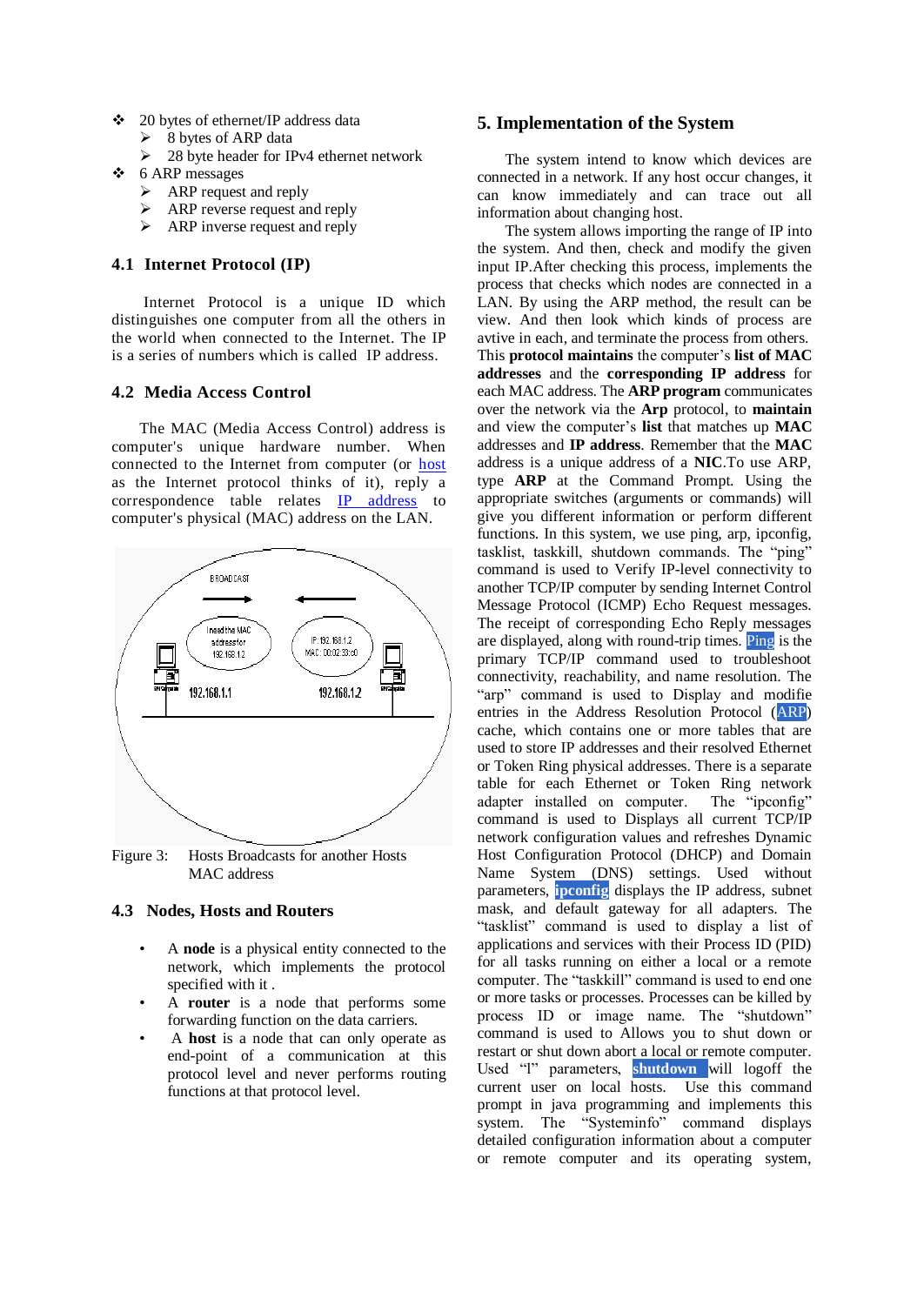including operating system configuration, security information, product ID, and hardware properties, such as RAM, disk space, and network cards. The "driverquery" command displays a list of all installed device drivers and their properties. The "pagefileconfig" command enables an administrator to display and configure a local or remote system's paging file Virtual Memory settings. The "getmac" command returns the media access control (MAC) address and list of network protocols associated with each address for all network cards in each computer, either locally or across a network.



Figure 4: The ARP Process

The system will show the remote shutdown, remote tasklisk, remote taskkill, remote restart, remote shutdown abort process. It can also show the process of remote system information, remote driver<br>query, remote virtual memory setting query, remote virtual memory setting<br>
(change.create.delete.query) and show using (change, create, delete, query) protocol the host use.

|                              |   | <b>Bitis Fulth a mathep law levels food aft</b> |                                        |         |                   |
|------------------------------|---|-------------------------------------------------|----------------------------------------|---------|-------------------|
| <b>Infulne</b>               | ÷ | п                                               |                                        |         | ī                 |
| Littano                      | e | ۲                                               |                                        |         |                   |
| land believ between the      |   |                                                 |                                        |         |                   |
| Internet address             |   |                                                 | <b>Physical Address</b>                |         |                   |
| 192,168,1.1                  |   |                                                 | 00-1c-80-96-eb-d3                      |         |                   |
| 192168.1.2                   |   |                                                 | 00-00-00-00-00-00                      |         |                   |
| 192 168 1.3                  |   |                                                 | 00-1f-s2-08-9d-16                      |         |                   |
| 192168.1.4                   |   |                                                 | 00-94-16-00-1c-80                      |         |                   |
| 192.168.1.5                  |   |                                                 | 00-00-00-00-00-00                      |         |                   |
| 192,168,1.5                  |   |                                                 | 00-00-00-00-00-00                      |         |                   |
| 192,168,1.6                  |   |                                                 | 00-00-00-00-00-00                      |         |                   |
| 192 168 1.7                  |   |                                                 | 00-1c-42-01-85-42                      |         |                   |
| 192,168,1.8                  |   |                                                 | 00-1c-80-96-eb-d3                      |         |                   |
| 192,168,1.9                  |   |                                                 | 00-00-00-00-00-00                      |         |                   |
| 192 168 1 10                 |   |                                                 | 00-1a-c2-08-7c-16                      |         |                   |
| 192168.1.11                  |   |                                                 | 00-94-16-00-1c-80                      |         |                   |
| 192.168.1.12                 |   |                                                 | 00-00-00-00-00-00                      |         |                   |
| 192.168.1.13<br>192,168,1.14 |   |                                                 | 00-00-00-00-00-00<br>00-00-00-00-00-00 |         |                   |
| 192 148 1:15                 |   |                                                 | 00-3r-e3-78-88-d1                      |         |                   |
| 192.168.1.16                 |   |                                                 | 00-lc-80-96-ch-d3                      |         |                   |
| 192,168,1.17                 |   |                                                 | 00-00-00-00-00-00                      |         |                   |
| 192 168 1 18                 |   |                                                 | 00-1c-c2-05-0d-16                      |         |                   |
| 192.168.1.19                 |   |                                                 | 00-94-16-00-1c-80                      |         |                   |
| 192,168,1,20                 |   |                                                 | 00-00-00-00-00-00                      |         |                   |
| 192168.1-21                  |   |                                                 | 00-00-00-00-00-00                      |         |                   |
| 192 168 1 22                 |   |                                                 | 00-00-00-00-00-00                      |         |                   |
| 192 168 1 23                 |   |                                                 | 00-1c-d2-01-3f-c2                      |         |                   |
| 192.168.1.24                 |   |                                                 | 00-1c-80-96-eb-d3                      |         |                   |
| 192, 168, 1, 25              |   |                                                 | 00-00-00-00-00-00                      |         |                   |
| 192 168 1 26                 |   |                                                 | 00-1f-c2-0f-9d-2c                      |         |                   |
| 192,168,1.27                 |   |                                                 | 00-94-5a-00-1c-00                      |         |                   |
| 192, 168, 1.28               |   |                                                 | 00-00-00-00-00-00                      |         |                   |
| 192.168.1.29                 |   |                                                 | 00-00-00-00-00-00                      |         |                   |
|                              |   |                                                 | 00-00-00-00-00-00<br>00-1c-e2-05-8f-e2 |         |                   |
| 192.168.1.30                 |   |                                                 |                                        |         |                   |
| 192,168,1.31                 |   |                                                 |                                        |         |                   |
| stream, Louise.              |   | Driver Query                                    | Protocol                               | VM      | <b>VM Setting</b> |
| gametrat UACcontrolles       |   |                                                 | <b>SHIEL</b>                           | NH<br>м | 国連<br>п           |

Figure 5 : Implementation of the system

| Siza Finth a mimor kiel landa foodali |                                             |                                             |                      |                   |  |
|---------------------------------------|---------------------------------------------|---------------------------------------------|----------------------|-------------------|--|
| <b>Incident</b>                       |                                             | ۲                                           | ъ                    |                   |  |
| <b>Litter</b>                         |                                             | ۰                                           |                      |                   |  |
| las I balos becently                  | 192                                         | 168                                         | 1                    | n                 |  |
| Nane<br>m.                            | Display Name                                | Driver Type                                 | Link Date            |                   |  |
| <b>No list!</b>                       |                                             |                                             |                      |                   |  |
|                                       | Compliant<br>1.774<br>Microsoft BCPI Driver | <b>Seree 1</b><br>$^{16}$<br><b>Terrie!</b> | 7/14/2009            | ш<br>5.141<br>88  |  |
|                                       | <b>DCPT</b><br>Power Meter Drive            | <b>Leyto 2</b>                              | 7/14/2809<br>7/14/11 | ш                 |  |
| LPn1<br>dull fine                     |                                             | <b>Terrie</b>                               | 12/6/20              | ٦                 |  |
| de l                                  | adyPbo                                      |                                             |                      |                   |  |
| fou 320                               | adjabe 1                                    | famia.                                      | 5/1/2                | m                 |  |
|                                       | ad po 320                                   | Earner <sub>1</sub>                         | บา                   | 騗                 |  |
|                                       | <b>Ancillary Panction Dri</b>               | <b>Tayna</b>                                | 2/14/2889            | ٠<br>ш            |  |
|                                       | Intel-MGP Bas Filter                        | Terne]                                      | 7/1                  | 晒                 |  |
| 78.43                                 | alc/Was                                     | <b>Leime</b>                                | 4/12/21              | œ                 |  |
| tifa                                  | altide                                      | Tayte 3                                     | 7/14/2003            |                   |  |
| alang                                 | AND AGP Bus Filter Dri                      | <b>Barnie</b>                               | 7/14/2889            |                   |  |
| ndida                                 | and (da                                     | Tauta)                                      | ウリルウ調性               |                   |  |
| ыœ                                    | AM3<br>$^{12}$<br>Processor Drive           | <b>Rente</b>                                | 7/14/200             |                   |  |
| <b>Ad77W</b>                          | AMB<br>Processor Driver                     | larea                                       | 7/14/21              | œ                 |  |
| mlsata                                | andsata                                     | firme!                                      | smu                  |                   |  |
| indalis                               | and the                                     | <b>Terrie</b>                               | ъли                  |                   |  |
| mbuta                                 | <b>AMÉXATA</b>                              | Tensa I                                     | <b>SALE</b>          |                   |  |
| <b>In</b> D                           | Applo Driver                                | Taylor)                                     | 7/16/2               |                   |  |
| m                                     | <b>BFC</b>                                  | La page 1                                   | 5/25/2007            |                   |  |
| arches                                | <b>APESAS</b>                               | fame)                                       | นารงา                |                   |  |
| <b>By smcMac</b>                      | BRC Rigncheoneux Media Keyoe                |                                             | 7/14/2               |                   |  |
| stani                                 | m<br>Channe <sup>1</sup>                    | feme)                                       | 7/14/2               |                   |  |
| di Meu                                | Breadcan NetEtrene II                       | <b>La pola</b>                              | 2/14/21              |                   |  |
| <b>67miliar</b>                       | Breadcon NetEtrene Cig                      | <b>Tares</b> !                              |                      |                   |  |
| <b>ALBID</b>                          | Ber <sub>2</sub>                            | <b>Tanie</b>                                | 7/14/2               | m                 |  |
| <b>Their Lye</b>                      | hibdy ive                                   | Tayna!                                      | 7/14/2889            | 5<br>48           |  |
| $-100$                                | <b>Import</b><br><b>Browler</b>             | Driver<br>11.08                             | 7/16/2               |                   |  |
|                                       | Driver Oner                                 | Protocol                                    | vM                   | <b>VM Setting</b> |  |
|                                       |                                             |                                             |                      | 画面                |  |
| gaminati This services                |                                             | <b>SAIR</b>                                 | 94                   |                   |  |

Figure 6 : Implementation of the local or remote system's driver list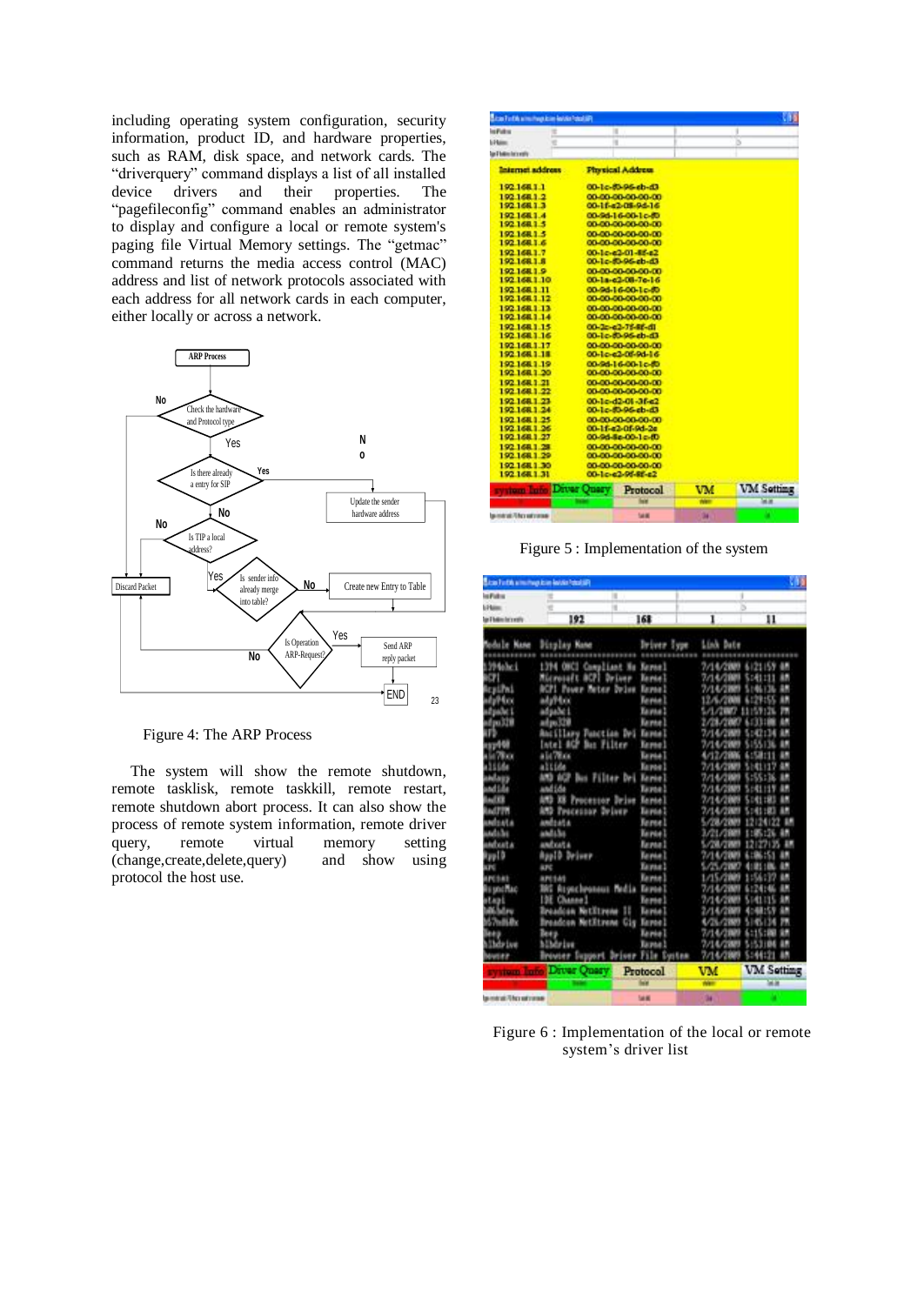| <b>Extent For Eds as must have leaved a fight of each and</b>                                                                                                                                                                                                                                                                                                                                                                                                                                                                                                                                                               |                                                                                                                                   |                                                                                                                                                                                                                                                                                                                                                                                                                                                                                                                                                                                                          |            |                                                      |
|-----------------------------------------------------------------------------------------------------------------------------------------------------------------------------------------------------------------------------------------------------------------------------------------------------------------------------------------------------------------------------------------------------------------------------------------------------------------------------------------------------------------------------------------------------------------------------------------------------------------------------|-----------------------------------------------------------------------------------------------------------------------------------|----------------------------------------------------------------------------------------------------------------------------------------------------------------------------------------------------------------------------------------------------------------------------------------------------------------------------------------------------------------------------------------------------------------------------------------------------------------------------------------------------------------------------------------------------------------------------------------------------------|------------|------------------------------------------------------|
| <b>Inchestor</b>                                                                                                                                                                                                                                                                                                                                                                                                                                                                                                                                                                                                            |                                                                                                                                   | ×                                                                                                                                                                                                                                                                                                                                                                                                                                                                                                                                                                                                        |            |                                                      |
| Literature                                                                                                                                                                                                                                                                                                                                                                                                                                                                                                                                                                                                                  | e                                                                                                                                 | н                                                                                                                                                                                                                                                                                                                                                                                                                                                                                                                                                                                                        | B          |                                                      |
| Top & ballion for a wall to                                                                                                                                                                                                                                                                                                                                                                                                                                                                                                                                                                                                 | 192                                                                                                                               | 168                                                                                                                                                                                                                                                                                                                                                                                                                                                                                                                                                                                                      | 1          | 11                                                   |
| <b>IS Accord</b><br><b>Beauties:</b><br><b>It Read actions!</b><br>Conf Egenet Son?<br><b>N. Build Type:</b><br>builtered Owner:<br>egüstered Organization:<br>webset 130<br>wisinal Install Debel<br>usten Boot Timet<br>ysten Manisaiturer:<br>ysten Model:<br>poten Type!<br>recessor(s) {<br>7815 AM<br>1105 Dersion:<br>Hindows Directory!<br>votem Simutory:<br>et Deslos!<br>witon Localez<br>nput Localet<br>(Ine Zane)<br>otal Physical Removal<br>Histoal Memory: Max Size:<br>Hatual Manaayo Auailahde: 257 MB<br>Hatual Memory: In Host<br>aue File Location(s):<br><b>CALLAGE</b><br>Agos Server:<br>atfix(s): | <b>BAS</b><br>82-7537<br>1, 815 89<br>vailable Phyrical Nemers: 27-78<br>2,315.80<br>2. KA KI<br><b>CIXERIAL</b><br><b>WILL-M</b> | <b>Ricevoid's Vindova 7 Jill Inste</b><br>4.1.7600 N/S 26131 7680<br>Microsoft Corporation<br>Diandalses Morkstatins<br>Multigrocesser Free<br>WH26-001-0992642-00497<br>18/38/2009, 9752108.4M<br>12/3/2009, 9127118.00<br>MICRO-STAR INTERNATIONAL CO., LTD<br><b>XIL-hazed</b> PC<br>1 Processor(s) lestalled.<br>American Regatrends Inc. U2.205, 3/28/2000<br><b>CINEDADAS</b><br>CIValendowsVayotemX2<br>'Jevice' Harddisk0e hotel<br>en-mailmalish Obsited States?<br>en walleplish COnsted Itates)<br>UECHIN:180 Tangun (Ranguen)<br>CI\pagefile.ove<br>9 Batfiels) Installed.<br>DRITT DIVISION |            | THOI: wid Family 6 Model 15 Stepping 13 Geneineintel |
| <b>STATE DETAIL</b>                                                                                                                                                                                                                                                                                                                                                                                                                                                                                                                                                                                                         | Driver Query                                                                                                                      | Protocol                                                                                                                                                                                                                                                                                                                                                                                                                                                                                                                                                                                                 | VM         | <b>VM Setting</b>                                    |
|                                                                                                                                                                                                                                                                                                                                                                                                                                                                                                                                                                                                                             |                                                                                                                                   |                                                                                                                                                                                                                                                                                                                                                                                                                                                                                                                                                                                                          | <b>AGE</b> | 国連                                                   |
| gamerate Thicker and connect                                                                                                                                                                                                                                                                                                                                                                                                                                                                                                                                                                                                |                                                                                                                                   | <b>SHE</b>                                                                                                                                                                                                                                                                                                                                                                                                                                                                                                                                                                                               | м          |                                                      |

Figure 7 : Implementation of the local or remote system's information

| <b>Bitas Findshammings keep lastes Food air</b>             |                      |                                                                                                     |                          |                 |                   |  |
|-------------------------------------------------------------|----------------------|-----------------------------------------------------------------------------------------------------|--------------------------|-----------------|-------------------|--|
| <b>NEW</b>                                                  |                      | и                                                                                                   |                          |                 |                   |  |
| <b>SHaw</b><br>and Indian Incomedia                         | 192                  |                                                                                                     | 168                      | 1               | 10                |  |
| Microsoft <r><br/>Copyright <c></c></r>                     |                      | <b>Windodw Script Host Version 5.6</b><br>Miscrosoft Corporation 1996-2001. All<br>rights reserved. |                          |                 |                   |  |
| <b>Host Name</b>                                            |                      |                                                                                                     |                          | <b>PAPAWIN</b>  |                   |  |
| Drive/Volume                                                |                      |                                                                                                     | c                        |                 |                   |  |
| <b>Jada I amiddl</b>                                        |                      |                                                                                                     | 3007                     |                 |                   |  |
| <b>Location/File Name</b>                                   |                      |                                                                                                     |                          | C:/pagafile.sys |                   |  |
| <b>Initial Size</b>                                         |                      | 2046 MB                                                                                             |                          |                 |                   |  |
| <b>Maximum Size</b>                                         |                      | 4092 MB                                                                                             |                          |                 |                   |  |
| <b>Current Size</b>                                         |                      | 2046 MB                                                                                             |                          |                 |                   |  |
| <b>Total Free Size</b>                                      |                      | 60627 MB                                                                                            |                          |                 |                   |  |
| <b>Host Name</b><br><b>PAPAWIN</b>                          |                      | ÷                                                                                                   |                          |                 |                   |  |
| Total <all drives=""><br/><math>2\,\mathrm{MB}</math></all> |                      |                                                                                                     | <b>Minimum Size:</b>     |                 |                   |  |
| Total <all drives=""><br/>2965 MB</all>                     |                      |                                                                                                     | <b>Recommended Size:</b> |                 |                   |  |
| Total <all drives=""><br/>2046 MB</all>                     |                      | <b>Currently Allocated:</b>                                                                         |                          |                 |                   |  |
|                                                             | man Inno Driver Quer |                                                                                                     | Protocol                 | VM              | <b>VM</b> Setting |  |
|                                                             |                      |                                                                                                     |                          |                 | 画面                |  |
| automat Thirandroman                                        |                      |                                                                                                     | <b>SHE</b>               | 94              |                   |  |

Figure 8 : Implementation of the local or remote system's virtual memory settings

| <b>Bitas Forth a mothers love lester hatel air-</b> |             |                                  |            |                      |
|-----------------------------------------------------|-------------|----------------------------------|------------|----------------------|
| <b>Infinite</b>                                     |             | и                                |            | ۱                    |
| <b>SHaw</b>                                         |             | н                                |            | 8<br>10              |
| land believ between the                             | 192         | 168                              | ī          |                      |
| <b>NASY Name</b>                                    |             | FIB Secrips Name<br><b>BRASH</b> | Sustition# | <b>Man Ussex</b>     |
| mitem Idle Process                                  |             | ø<br>Conselle                    |            | K<br>U               |
| sten                                                |             | Conce In<br>٠                    |            | Ĥ<br>к               |
| PCC. # 89                                           |             | 5252<br>Conce la                 |            | Ĥ<br>ĸ<br>m          |
| 1201.000                                            |             | 1388<br>Gonde Is                 |            | 8<br>Ñ<br>3008       |
| con.erpaini                                         |             | 324<br>Conce Is                  |            | ū<br>K               |
| ervices.com                                         |             | 1776<br>Concelle                 |            | n<br>124             |
| 1401.000                                            |             | 388<br>Conce In                  |            | ø<br>K<br>1.568      |
| ochest.000                                          |             | 1550<br>Conce In                 |            | Ĥ<br>K               |
| Archest.exe                                         |             | 548<br>Congels                   |            | Ň<br>K               |
| vchest.exe                                          |             | 5595<br>Conselle                 |            | B<br>k<br>21.468     |
| dialis.com                                          |             | 712<br>Conce la                  |            | Ĥ<br>$-100$<br>2.    |
| vehest.exe                                          |             | 1928<br>Conselle                 |            | Ň<br>756<br>K<br>z   |
| vehet.ass                                           |             | 1920<br>Concells                 |            | B<br>K<br>5.<br>812  |
|                                                     |             | 512<br>Conce Is                  |            | Ĥ                    |
| seals a rice                                        |             | 848<br>Conselle                  |            | Ĥ<br>K               |
| <b>VD.EXE</b>                                       |             |                                  |            | Ø                    |
| $TC$ , $EB$                                         |             | 912<br>Conce le<br>972           |            | K<br>ū<br>к          |
| clserer.com                                         |             | Conce Is                         |            | 312                  |
| Iveiter.com                                         |             | 1295<br>Conselle                 |            | 9<br>K<br>368<br>3   |
| uchest.com                                          |             | 1156<br>Connells                 |            | n<br>K               |
| colerer.com                                         |             | 172<br>Conce Is                  |            | n<br>ĸ               |
| 30.PHV-0.00                                         |             | 1,892<br>Connells                |            | B<br>ĸ<br>3.126      |
| 103.1412.00                                         |             | 1236<br>Conce In                 |            | 8<br>K<br>.016       |
| kondeue                                             |             | 1528<br>Conselle                 |            | Ň<br>k               |
| Expertision                                         |             | 1337<br>Conselle                 |            | B<br>2.586<br>ĸ      |
| INDÖFL. EXE                                         |             | 2148<br>Conce In                 |            | ñ<br>23,654          |
| mTPEnhumon                                          |             | 1172<br>Conselle                 |            | Ĥ<br>ЗN              |
| the Lees                                            |             | 2484<br>Conselle                 |            | ø<br>N<br>8<br>4Ø    |
| MARANT-000                                          |             | 24%<br>Conce Is                  |            | Ĥ<br>816<br>к        |
| eoDetect.com                                        |             | 25 L<br>2<br>Conce               |            | ø<br>ĸ<br>$-2584$    |
| oceletalk.com                                       |             | 2552<br>Conce                    |            | B<br>13.376          |
| Pieti anos                                          |             | Conce Is                         |            | ū<br>2               |
| seled.<br>$-0.06$                                   |             | 2856<br>Conse                    |            | Ŕ<br>4<br>,381<br>K  |
|                                                     |             | 93<br>Concelle                   |            | 3 969<br>$\mathbf v$ |
|                                                     | Diver Onery | Protocol                         | VM         | <b>VM Setting</b>    |
|                                                     |             |                                  | <b>AGE</b> | 出演                   |
| be mitrat: Thica salt comes                         |             | <b>Selli</b>                     | м          |                      |

Figure 9 : Implementation of the local or remote system's task list

To implement this system, need platform Java 2 Standard Edition (J2SE) version <jdk 1.6.0> and Micorsoft Window XP Service Park 2. Moreover changing system setting is needed.(Control Panel/Administrative tools/Local Security Policy/Local Policy/ Security setting/Network access: Sharing and security model for local accounts --- Classic-local users authenticate as themselves.)

# **6. Limitation**

It is done as a Local Area Network (LAN) system which needs to develop with further extension of WAN.

It can extend to look or change remote computer's other system information, system setting, to use remote desktop application, remote computer's chatting and remote computer's control system.

# **7. Conclusions**

This system represents a simple and efficient tool based on the ARP Method. This tool is easy to implement, requiring a simple data structure to keep some information in each iteration. The experimental results demonstrated that the accuracy of each